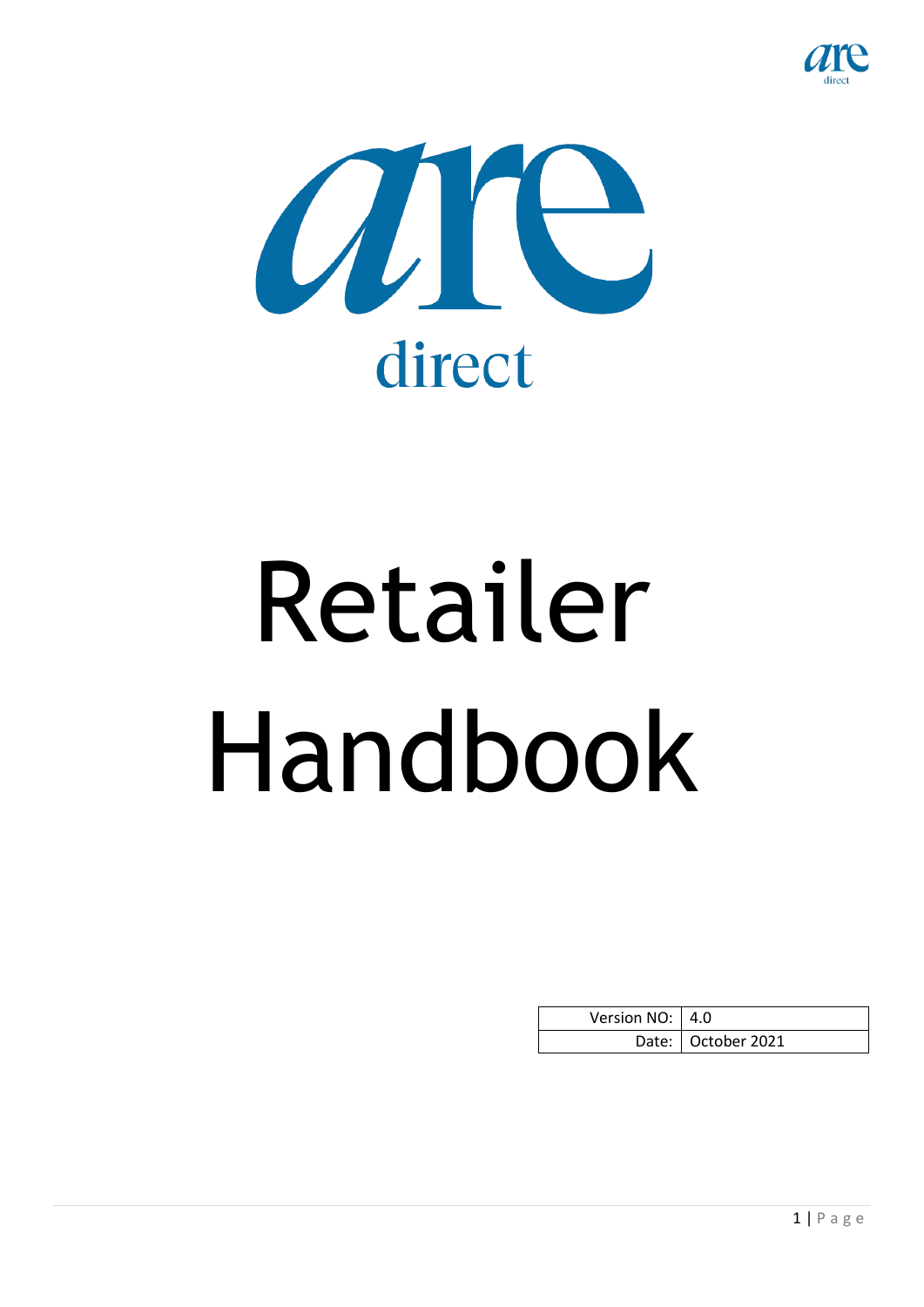

| <b>Contents</b> |  |
|-----------------|--|
|                 |  |
|                 |  |
|                 |  |
|                 |  |
|                 |  |
|                 |  |
|                 |  |
|                 |  |
|                 |  |
|                 |  |
|                 |  |
|                 |  |
|                 |  |
|                 |  |
|                 |  |
|                 |  |
|                 |  |
|                 |  |
|                 |  |
|                 |  |
|                 |  |
|                 |  |
|                 |  |
|                 |  |
|                 |  |
|                 |  |
|                 |  |
|                 |  |
|                 |  |
|                 |  |
|                 |  |
|                 |  |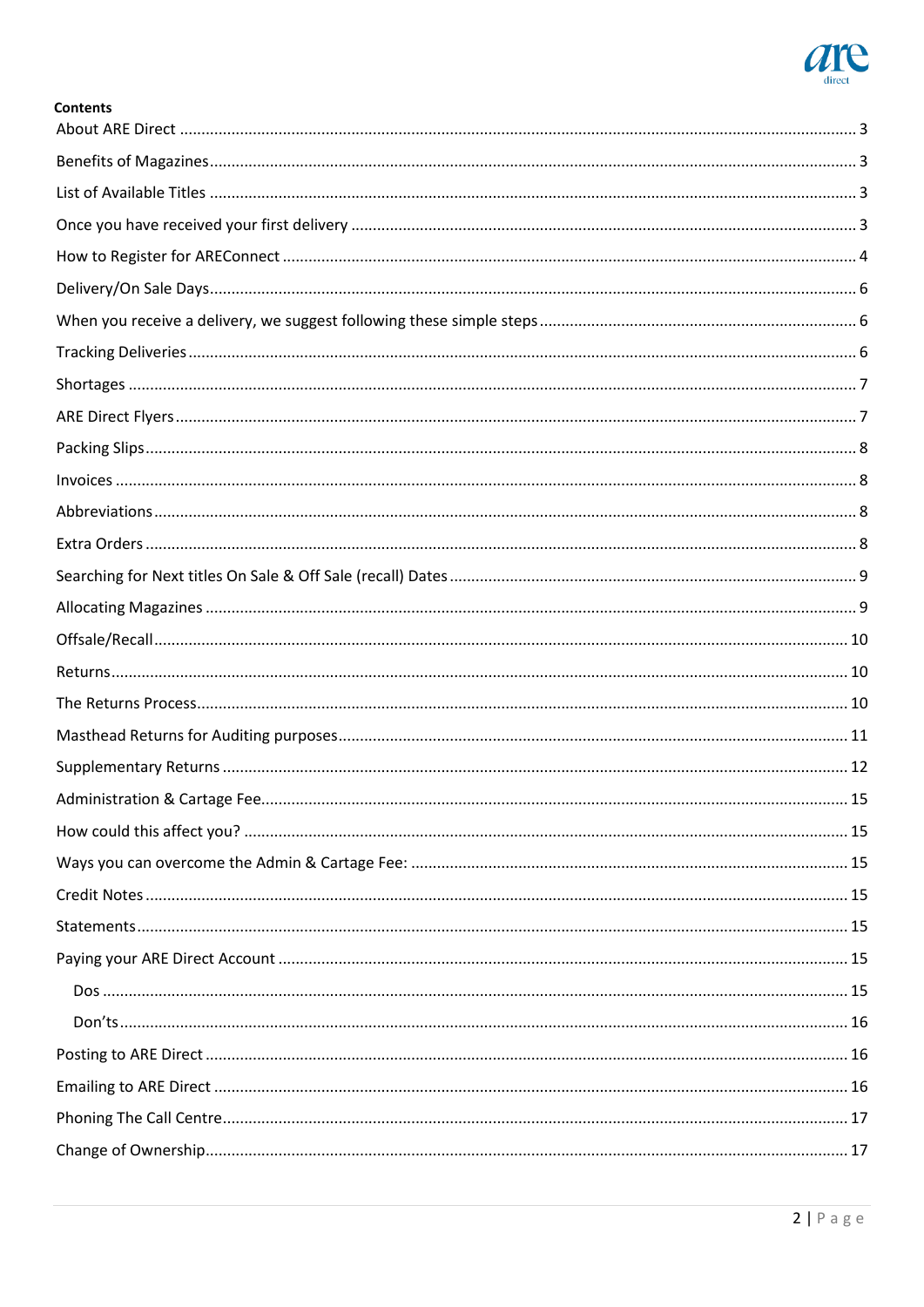

## <span id="page-2-0"></span>**About ARE Direct**

New Zealand's largest magazine distributor, with over 120 years' experience in distribution and marketing of printed media. Established in 1899, we are New Zealand's only full service retail management and distribution business, free of any publishing interests thus maintaining our independence.

We offer expertise in allocations, marketing, merchandising and distribution of magazines, to supermarkets, book stores, dairies, oil companies and other specialist retailers throughout New Zealand.

Delivering over 2,200 different magazine titles from more than 250 publishers from around the world, twice a week to more than 3,200 retailers across New Zealand.

We are committed to building real partnerships with our retailers, with the primary focus of making magazines easy to sell, easy for retailers to manage. We will work with you to help you maximise sales of this exciting, no-risk product. Actively scanning the world for better solutions, to ensure continuous improvement of our systems and offering.

#### <span id="page-2-1"></span>**Benefits of Magazines**

- $\triangleright$  Sale or return therefore no risk to you
- $\triangleright$  High stock turnover as magazines are frequently purchased
- ➢ 25% gross profit high return on investment
- $\triangleright$  Appealing and exciting product which is continually changing
- ➢ Magazines bring customers into your store and drive return shopping trips
- $\triangleright$  Extensive range of product means there is something to appeal to every customer
- $\triangleright$  Magazines are supported by promotional activity offering great value to your shoppers
- $\triangleright$  Magazines often carry advertising for products sold in your store thereby stimulating demand
- ➢ Magazine purchasers are likely to be affluent, educated professionals and influencers

#### <span id="page-2-2"></span>**List of Available Titles**

A copy of our Title Listing can be found on the website to help you select titles of interest for your customers. ARE Direct operates a Magazine Management System which utilizes market information to determine the most suitable product range for each outlet and then maintains a sales history to analyse and adjust the number of copies (Allocation) for each outlet to meet your sales demand/potential. As part of the Magazine Management System – we will send new titles for you to try in store and the selection of stores/titles is determined by a number of different factors such as sales in similar stores, geographic location or sales of other titles in your store.

#### <span id="page-2-3"></span>**Once you have received your first delivery**

- It's time to register on our website
- This will allow you to process weekly returns & supplementary returns of unsold issues
- You will also be able to view & retrieve Invoice, Credit copies & Your monthly Statement
- As well as have access to a number of other capabilities available for Retailers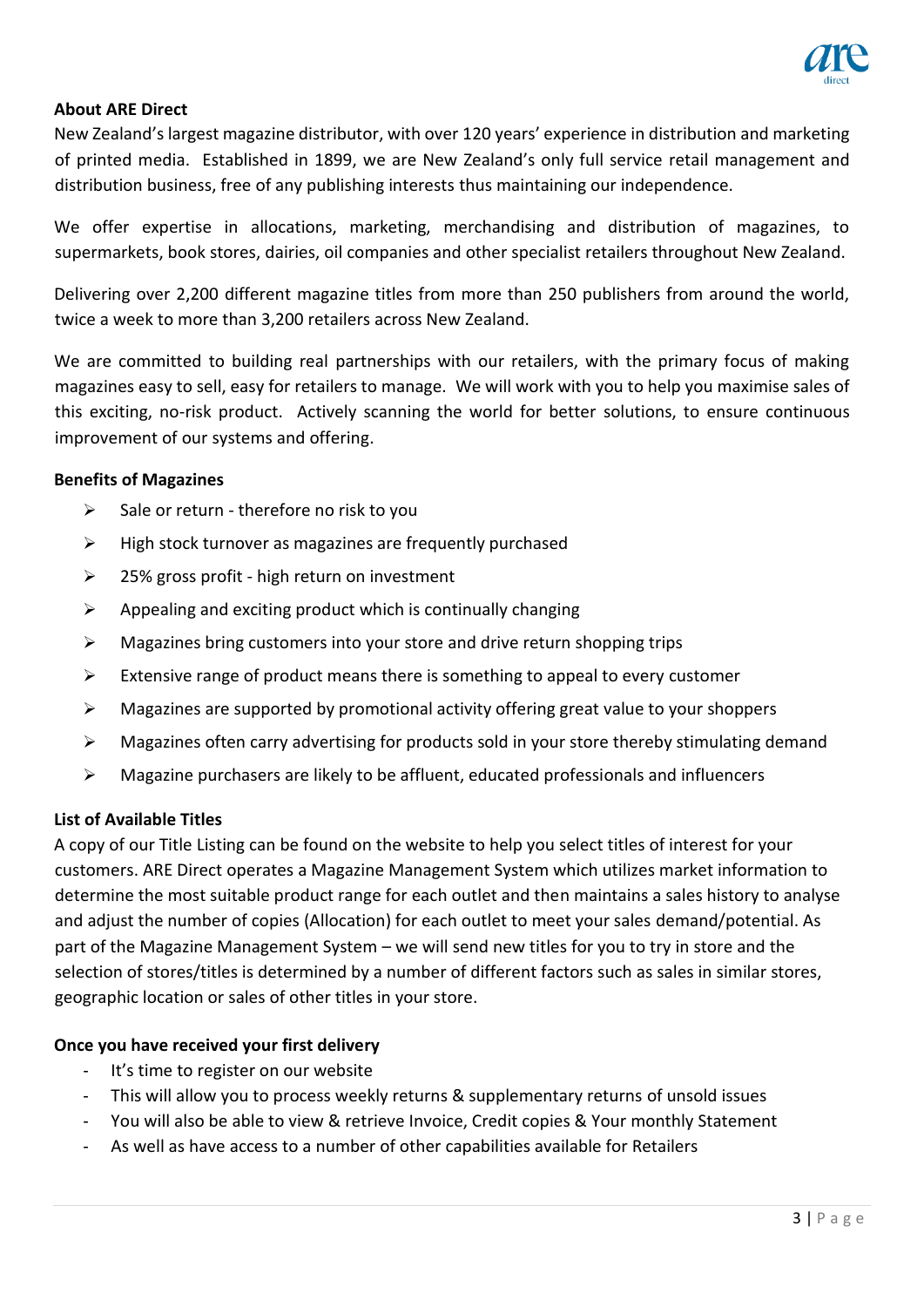

## <span id="page-3-0"></span>**How to Register for AREConnect**

1. Go to your computer, ensure you are connected to the internet, and from your internet browser type in the following web address [www.aredirect.co.nz/Account/Register](http://www.gordongotch.co.nz/Account/Register) into the Address Bar and press 'Enter' on the keyboard, this will direct you to here.

https://www.gordongotch.co.nz/Account/Register

2. The below webpage will appear. You need to complete all the boxes.

| Title List<br>Fishing Coast to Cost Issue 66                                                                                                                                                                                        |                     |                                        | The Recall date of this issue has been extended until 20 August. This is due to a delay with Issue 67.                                                                                                                                                                                                                                                                                                                                                                                        |
|-------------------------------------------------------------------------------------------------------------------------------------------------------------------------------------------------------------------------------------|---------------------|----------------------------------------|-----------------------------------------------------------------------------------------------------------------------------------------------------------------------------------------------------------------------------------------------------------------------------------------------------------------------------------------------------------------------------------------------------------------------------------------------------------------------------------------------|
| <b>About Us</b><br>Home                                                                                                                                                                                                             | <b>Our Services</b> | <b>New Publishers</b>                  | <b>Forms and Guides</b>                                                                                                                                                                                                                                                                                                                                                                                                                                                                       |
| Register a new user account                                                                                                                                                                                                         |                     |                                        | <b>Login Details</b>                                                                                                                                                                                                                                                                                                                                                                                                                                                                          |
| Create a new user account by entering Login, Contact and Outlet details. Make Login o<br>Login details<br><b>User Name</b><br>Password<br>Repeat Password<br><b>Contact details</b><br><b>First Name</b><br>Surname<br>Phone Number |                     |                                        | User Name: You can make this up, but it must be unique as<br>this is what you will use to logon to AreConnect each time<br>Password: The Password must have 6 digits or characters<br><b>Repeat Password:</b> Re-type the Password<br>(The pass<br>For example, the user name could be 'maryj4sq' and the<br>bassword could be 'secret'<br><b>Contact Details</b><br>These are the contact details for the website only and will not<br>change any other contact information on your account. |
| Email<br><b>Repeat Email</b>                                                                                                                                                                                                        |                     |                                        | Ensure you have access to the email address as a confirmation<br>email will be sent to you                                                                                                                                                                                                                                                                                                                                                                                                    |
| <b>Outlet details</b><br><b>Outlet Number</b><br><b>Invoice Number</b><br><b>Invoice Date</b>                                                                                                                                       | Register            | By entering valid recent Invoice's No. | If Outlet No. entered User Account will be link to Outlet.<br><b>Outlet Details</b><br>This is for security reasons and is best if you use a recent<br>linvoice.                                                                                                                                                                                                                                                                                                                              |
|                                                                                                                                                                                                                                     |                     |                                        | The information you need is on the right of the document<br>labove the invoiced information.                                                                                                                                                                                                                                                                                                                                                                                                  |

- 3. When you have filled in all the boxes click on the Register button.
- 4. After clicking on Register you will get a new screen confirming successful registration. You will also get a confirmation email which you should follow to complete the process.
- 5. The email you receive will have a link for you to complete the registration process, as per below.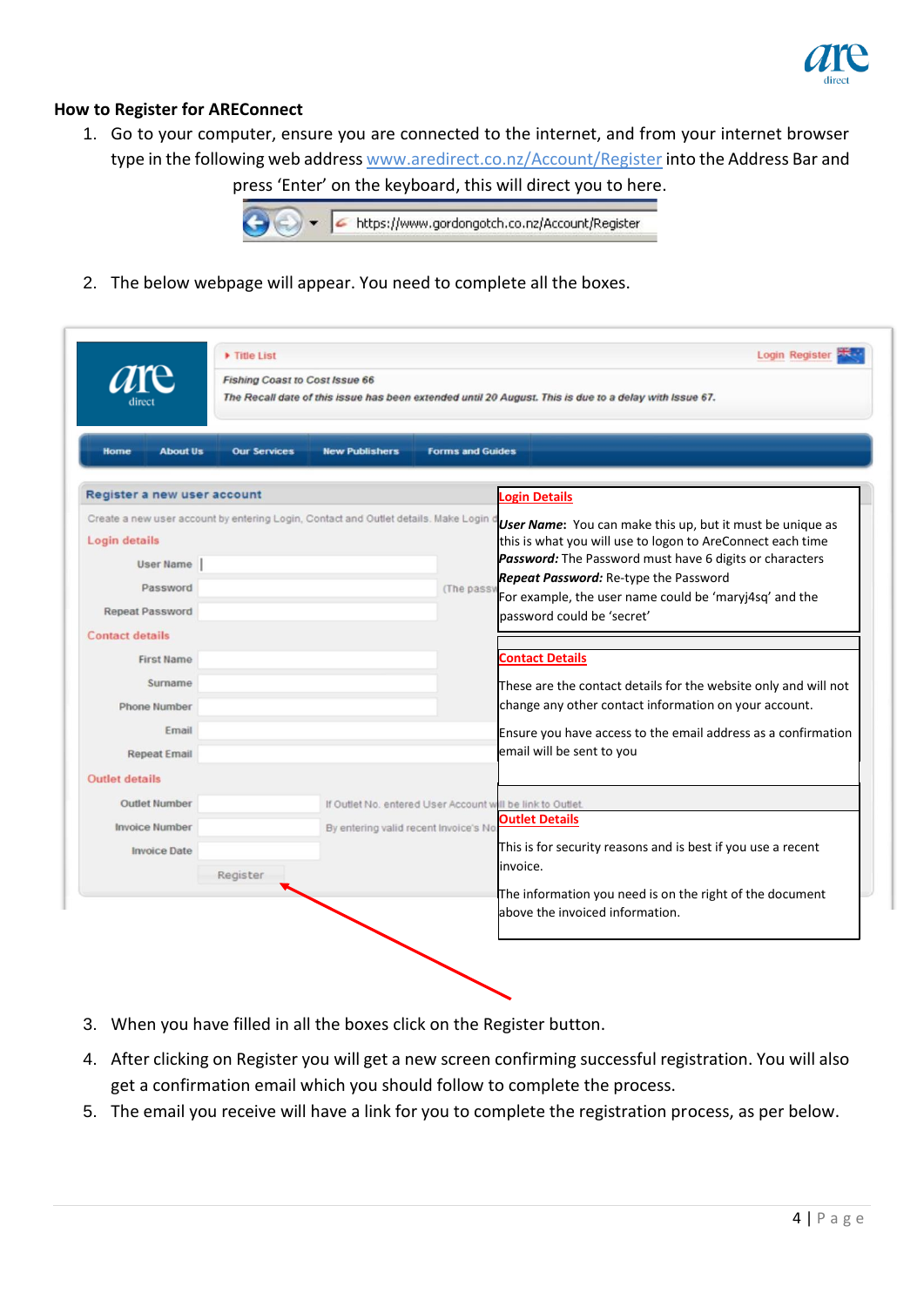

Thank you for registering with AREConnect. To complete the registration process, please click the activation link below. https://www.aredirect.co.nz/Activate?id=5519b90-9bgf-ba54a091009f9dd6&outlet=123456

Please note this link will expire tomorrow evening, after which you will need to contact an ARE Direct Customer Representative on (09)979 3018 to complete the registration process.

Please do not reply to this email as it has been automatically generated and the mailbox is not monitored.

Thank you for using AREConnect.

6. Click on the link (blue writing), you will go to the Registration Successful page, this will include the form for you to confirm you are ready to undertake online returns. Click the tick box on all of the options, then press save.



- 7. Now you can access your invoices, search titles or place extra orders online. Just login each time using the username & password you chose when completing the Registration webpage, for example; maryj4sq & secret.
- 8. We recommend you write down the user name & password and do not allow your computer to save these details.

Once you have Signed Up to receive your Returns on-line you will see them appear on the Home Page. If you sign up:

- $\checkmark$  Monday or Tuesday you will have your first return available the following Monday.
- $\checkmark$  Wednesday, Thursday, Friday or Saturday you will have your return available the Monday after next.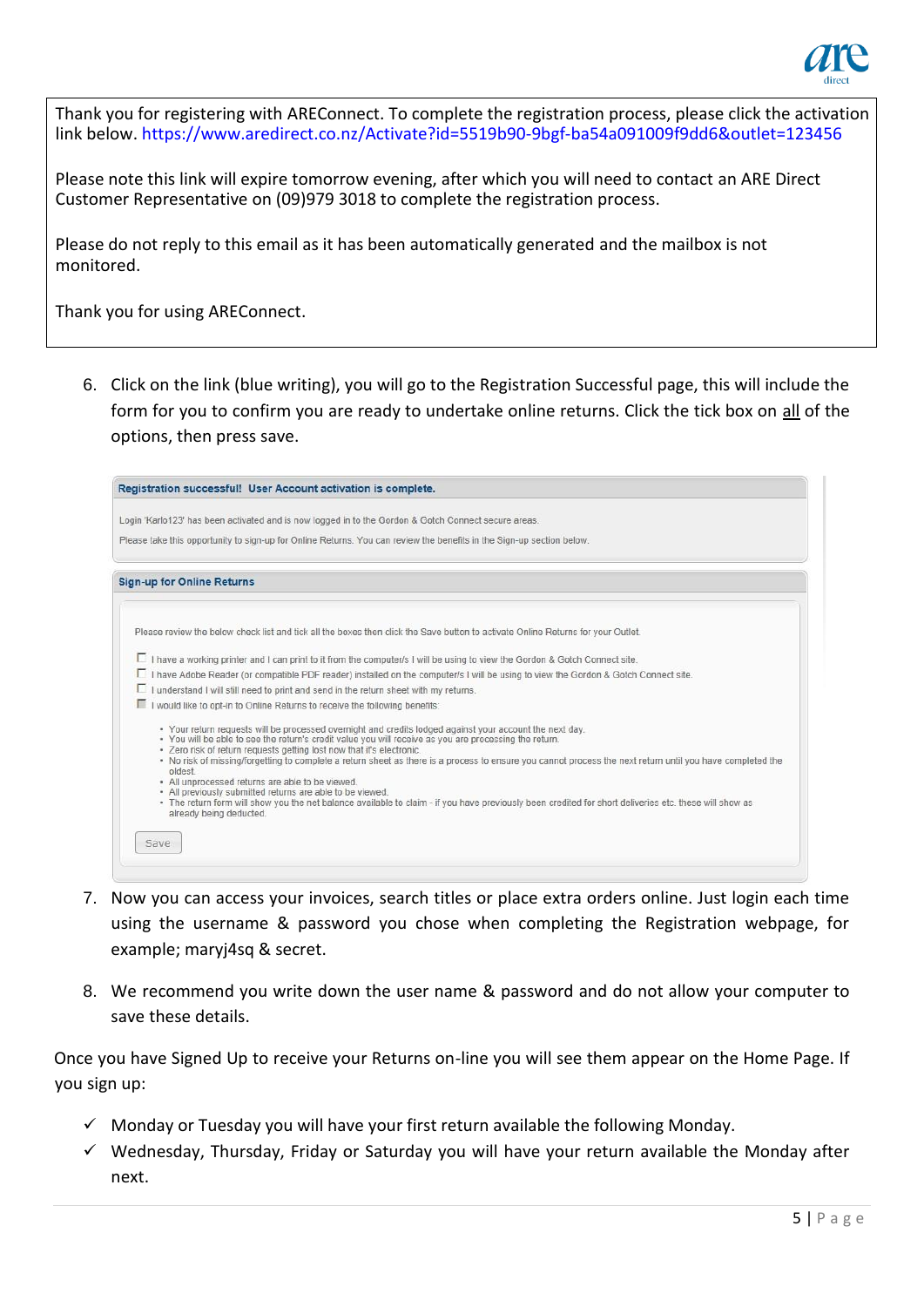

This means if you signed up on Tuesday, 6 October 2020 your first online return would be available Monday, 12 October 2020. If you signed up on Wednesday, 7 October 2020 your first online return would be available on Monday, 19 October 2020.

If you are stuck at any point, you can access the AREConnect Manual under Forms and Guides or contact the ARE Direct Call Centre.

| <b>About Us</b><br><b>Our Services</b><br><b>New Publishers</b><br>Home                        | <b>Forms and Guides</b>        |                                                             |  |
|------------------------------------------------------------------------------------------------|--------------------------------|-------------------------------------------------------------|--|
|                                                                                                | <b>Retailers Handbook</b>      |                                                             |  |
| Register a new user account                                                                    | GotchConnect Handbook          |                                                             |  |
| Create a new user account by entering Login, Contact and Outlet det: Retail Policy & Procedure |                                | able as you'll need these each time you access the website. |  |
| Login details                                                                                  | <b>Recall Date Change</b>      |                                                             |  |
| User Name                                                                                      | <b>Credit Application Form</b> |                                                             |  |
| Password                                                                                       | <b>Refund Form</b>             | ensitive and must be at least 6 characters long.)           |  |
|                                                                                                | <b>Testimonials</b>            |                                                             |  |

# <span id="page-5-0"></span>**Delivery/On Sale Days**

We deliver twice a week, see below for your applicable area. If you don't receive your deliveries by 10am on the delivery days, you will need to report the non-delivery to the Call Centre by either emailing us at thecallcentre@aredirect.co.nz, or phoning on 09 979 3018. Please keep in mind that reporting of any shortages must be within 48 hours (or 2 working days) of the on sale date (via email or phone).

|                        | Sunday | Monday | Thursday |  |
|------------------------|--------|--------|----------|--|
| <b>Auckland</b>        | Yes    | No     | Yes      |  |
| <b>Rest of Country</b> | No     | Yes    | Yes      |  |

# <span id="page-5-1"></span>**When you receive a delivery, we suggest following these simple steps**

- Check magazines supplied against your packing slip & invoice
	- o Did you receive all bundles?
		- No report missing / extra bundles or activate Track & Trace
		- Yes check each bundle to ensure all titles/quantities are correct
	- o Did you receive everything on your packing slip?
		- No report any shortages / extras supplied by phoning or emailing us (within 48 hours)
		- Yes place magazines on shelf

#### <span id="page-5-2"></span>**Tracking Deliveries**

Your magazine delivery/bundles can be tracked using your invoice number (this makes up part of your tracking number). You can do this 2 ways;

- 1. By clicking on your 'track delivery' through our website, following these steps
	- Go to 'Retailer Tasks' (then Invoices/Credits/Statements) or 'Home' tab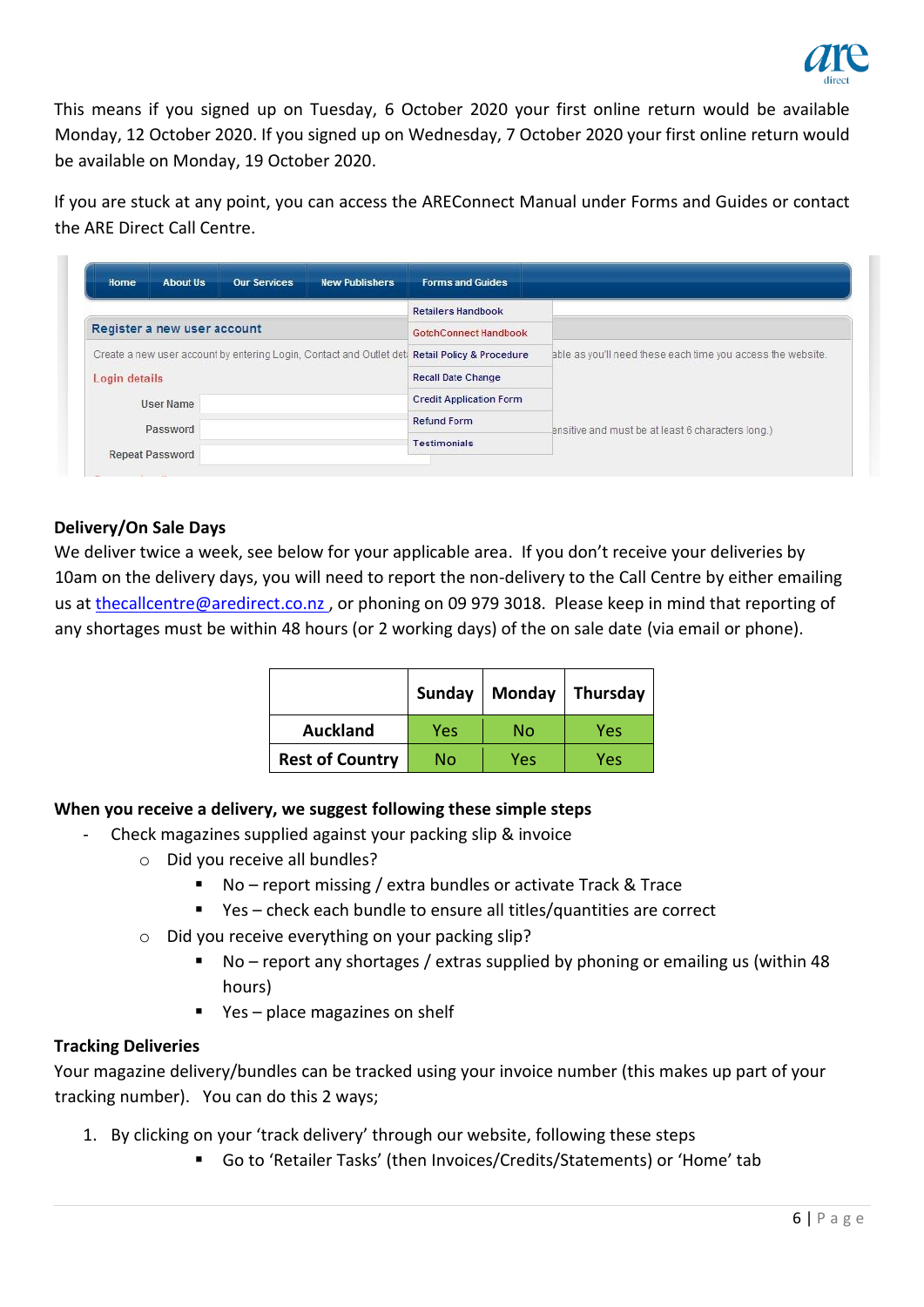

- Locate the relevant invoice / onsale date and click on the corresponding 'track delivery' link
- This will take you to the Courier Post website, once there, if you copy the invoice number that is displayed on their landing page & then click on the 'your tracking list' link
- In the tracking list field, enter 'GG', then paste your tracking number, then add in your bundle number (i.e. 001) and lastly add in NZ (example below)
	- o **GG22086084001NZ**
- Then enter on 'Check Tracking Numbers' and this will search the status of your delivery

# Or

- 2. By visiting the Courier Post website [www.courierpost.co.nz](http://www.courierpost.co.nz/) directly and utilising their "Track and Trace' options as follows
	- In the track and trace option, enter 'GG', then paste your invoice number, then add in your bundle number (i.e. 001) and lastly add in NZ (example below) o **GG22086084001NZ**
	- Then enter on 'Trace Now' and this will search the status of your delivery

If you are not able to complete using these options, you will need to contact our Call Centre for assistance.

# <span id="page-6-0"></span>**Shortages**

We have pick to light technology and quality control measures in place that keeps errors to a minimum. However, occasionally discrepancies occur (i.e. where there is a difference between what your invoice states and the actual quantities you have received) and you will need to advise us when this happens.

# **ALL DISCREPANCIES MUST BE ADVISED WITHIN 48 HOURS OF SCHEDULED DELIVERY**

You will need to advise your;

- ➢ Store Name
- ➢ Customer Number
- ➢ Invoice Number
- $\triangleright$  The discrepancy (i.e.: title, issue and the problem)

Email: thecallcentre@aredirect.co.nz

Call: 09 979 3018

# <span id="page-6-1"></span>**ARE Direct Flyers**

We use Flyers to share important communications and these are generally sent to you via delivery, email or posted on our website. Watch for these as they will advise you of arrangements that will impact your store, such as changes in deliveries around statutory holidays.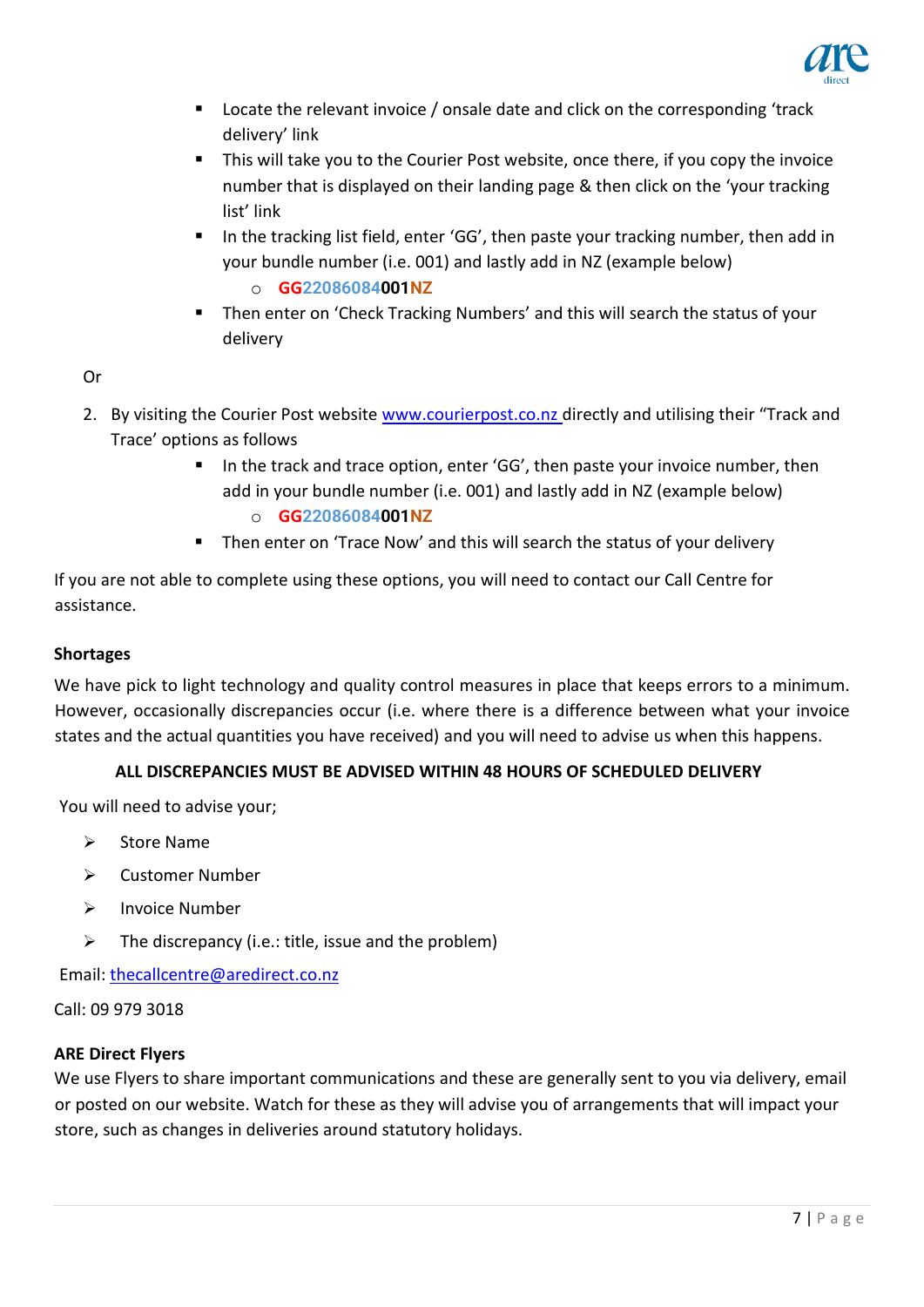

# <span id="page-7-0"></span>**Packing Slips**

These are sent along with each bundle on each delivery day. They detail what you will receive in that bundle, on that day. Bundle sizes are determined by a titles weight and using our Health & Safety Guidelines these should not be heavier than 12.5kg.

## <span id="page-7-1"></span>**Invoices**

You will receive an invoice with your last bundle of each delivery. These will detail the dollar value and recall date for each magazine you receive in this delivery. A copy of these can also be accessed online.

## <span id="page-7-2"></span>**Abbreviations**

On your invoices/packing slips you may from time to time see some abbreviations beside the titles. These have the following meanings:

| <b>CR</b> (Credit)  | A magazine marked CR has become unavailable. When CR appears on your invoice, we<br>will process the credit required to your account.                                                                                                |
|---------------------|--------------------------------------------------------------------------------------------------------------------------------------------------------------------------------------------------------------------------------------|
| TF (To Follow)      | A magazine marked TF, has not arrived as expected and isn't available at the time of<br>packing. It will be forwarded on arrival into our warehouse with the first possible<br>delivery. Please do not report this as a discrepancy. |
|                     | TFs only occur when a publisher or printer has failed to meet a promised deadline. We<br>take every precaution to prevent these occurring.                                                                                           |
| FS (Firm Sale)      | Magazines & Products marked FS are supplied at retailer request only and are not<br>returnable.                                                                                                                                      |
| <b>Packing Slip</b> | On occasions, to meet certain on-sale deadlines, it is necessary for titles to be sent with<br>only a packing slip. This happens when there is insufficient time available to produce an<br>invoice.                                 |
| F                   | Full Copy return                                                                                                                                                                                                                     |
| $\mathbf C$         | Cover Only return                                                                                                                                                                                                                    |
| <b>RET</b>          | <b>Returns Credits</b>                                                                                                                                                                                                               |
| <b>RAD</b>          | Return Adjustment Credit                                                                                                                                                                                                             |
| <b>Discr</b>        | <b>Discrepancy Credits</b>                                                                                                                                                                                                           |
| <b>SRC</b>          | <b>Supplementary Returns Claims</b>                                                                                                                                                                                                  |
| PF                  | <b>Full Copy Preferred</b>                                                                                                                                                                                                           |
|                     |                                                                                                                                                                                                                                      |

# <span id="page-7-3"></span>**Extra Orders**

You can order extra copies of magazines you currently receive by contacting The Call Centre.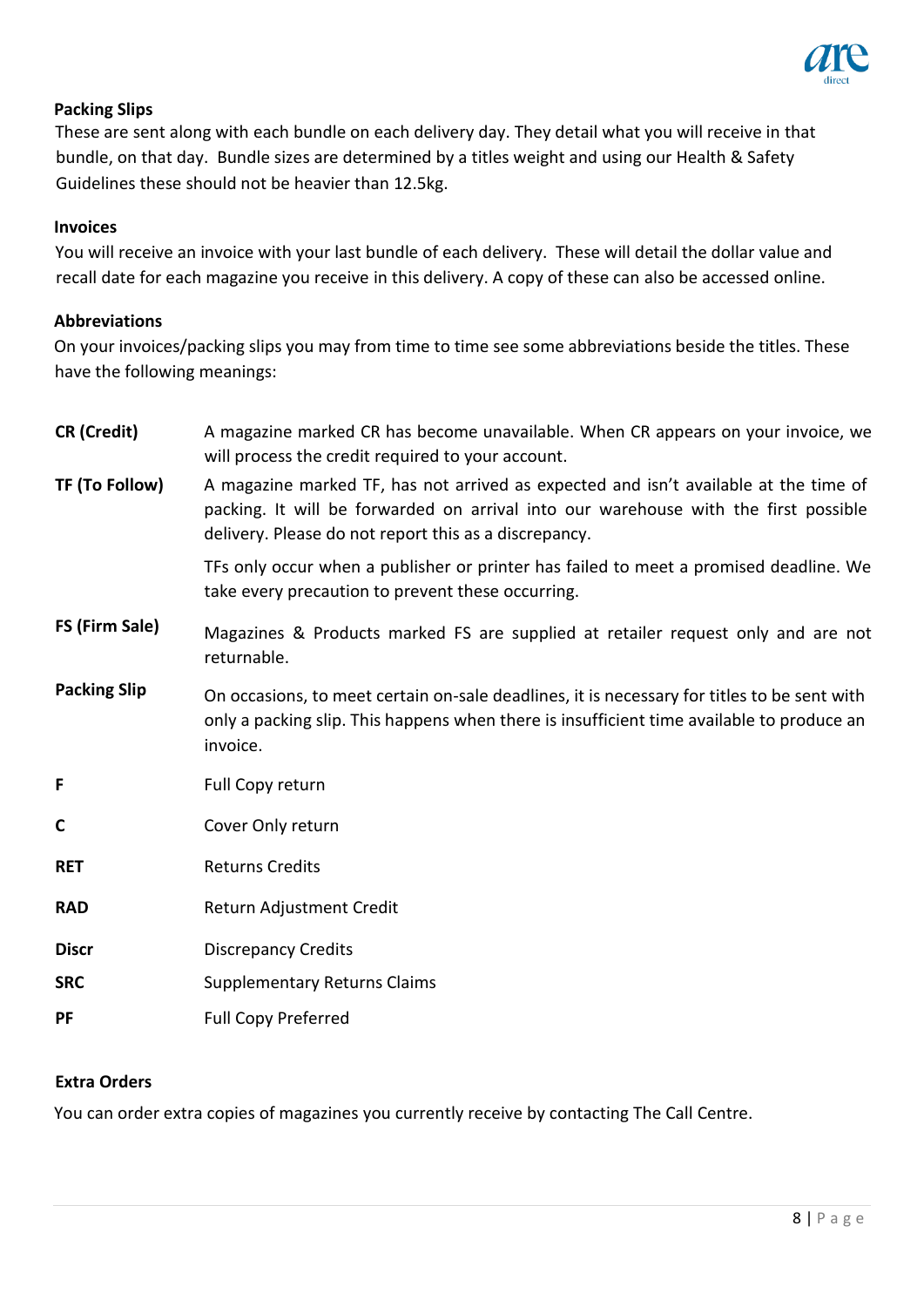

You can order copies of titles that you don't currently have on order by contacting our Call Centre by phone or email and if the title is already onsale and we have copies available, we can process an extra order so you receive the issue currently onsale.

Situations where this commonly occurs is

- Special issues
- New title launches
- A store locally closes, and you have more customers
- A specific customer request

It is always helpful if you could advise our Call Centre if this is a new request or a temporary increase/ decrease.

All Firm Sale orders will need to be requested by email and not phone

All Partworks backorders will need to be requested by email and not phone

#### *Please always quote your outlet number.*

## *This ensures you are not confused with another retailer with a similar name*.

## <span id="page-8-0"></span>**Searching for Next titles On Sale & Off Sale (recall) Dates**

You can search for the next issue onsale by selecting 'Next Issue Only' function on our website [https://www.aredirect.co.nz/Title/Index](https://www.gordongotch.co.nz/Title/Index) and just enter part of the title in the search box or even the barcode. You can narrow your search by selecting a 'Category' and/or 'Frequency' as well.

| Category:                  | Show 10<br>$\vee$ entries<br>Search:                               |                                   |                 |                             |                 |               |
|----------------------------|--------------------------------------------------------------------|-----------------------------------|-----------------|-----------------------------|-----------------|---------------|
| Select<br>$\checkmark$     | Title (Code)<br>A                                                  | Issue (Code)<br>≎                 | ≎<br><b>RRP</b> | O <sub>1</sub><br>슸<br>Sale | ☆<br>Recall     | Barcode:      |
|                            | 2000 AD WEEKLY (105030)                                            | NO. 2192 (101170)                 | 9.50            | 12/10/2020                  | 19/10/2020      | 9770262284241 |
| <b>Frequency:</b>          | ANGELINA BALLERINA (105535)                                        | NO. 208 (100210)                  | 10.80           | 12/10/2020                  | 9/11/2020       | 9772045926096 |
| Frequency:                 | ANIMAL FRIENDS (198442)                                            | NO. 218 (100190)                  | 9.50            | 12/10/2020                  | 23/11/2020      | 9771473826947 |
| Select<br>$\checkmark$     | ARCHITECTURE NZ> (507705)                                          | Sep/Oct (100140)                  | 11.90           | 12/10/2020                  | 7/12/2020       | 9770113456001 |
|                            | ARTICULATE (300083)                                                | CARD GAME (100000)                | 43.95           | 12/10/2020                  | 19/10/2020      | 9313612000490 |
| Select an issue:           | ASTRONOMY (708344)                                                 | September (100330)                | 15.00           | 12/10/2020                  | 9/11/2020       | 074666010963  |
| Current Issue<br>$\bullet$ | <b>AWW CHRISTMAS FESTIVE FEASTS</b><br>(402493)                    | <b>FESTIVE FEASTS</b><br>(100000) | 16.95           | 12/10/2020                  | 12/04/2021      | 9781925865349 |
| Next Issue Only<br>$O$ All | AWW CHRISTMAS FESTIVE FEASTS<br>(402493)                           | <b>FESTIVE FEASTS</b><br>(100010) | 16 95           | 12/10/2020                  | 12/04/2021      | 9781925865349 |
|                            | AWW CHRISTMAS FESTIVE FEASTS<br>(402493)                           | <b>FESTIVE FEASTS</b><br>(100020) | 16.95           | 12/10/2020                  | 11/01/2021      | 9781925865349 |
|                            | AWW CHRISTMAS FESTIVE FEASTS<br>(402493)                           | <b>FESTIVE FEASTS</b><br>(100030) | 16.95           | 12/10/2020                  | 11/01/2021      | 9781925865349 |
|                            | Showing 1 to 10 of 118 entries (filtered from 3,706 total entries) |                                   |                 | First                       | <b>Previous</b> | Next<br>Last  |

#### <span id="page-8-1"></span>**Allocating Magazines**

We use a sales based allocations system that has the ability to be adjusted manually, this ensures we supply you with a relevant quantity of magazines that allows you to maximise your sales.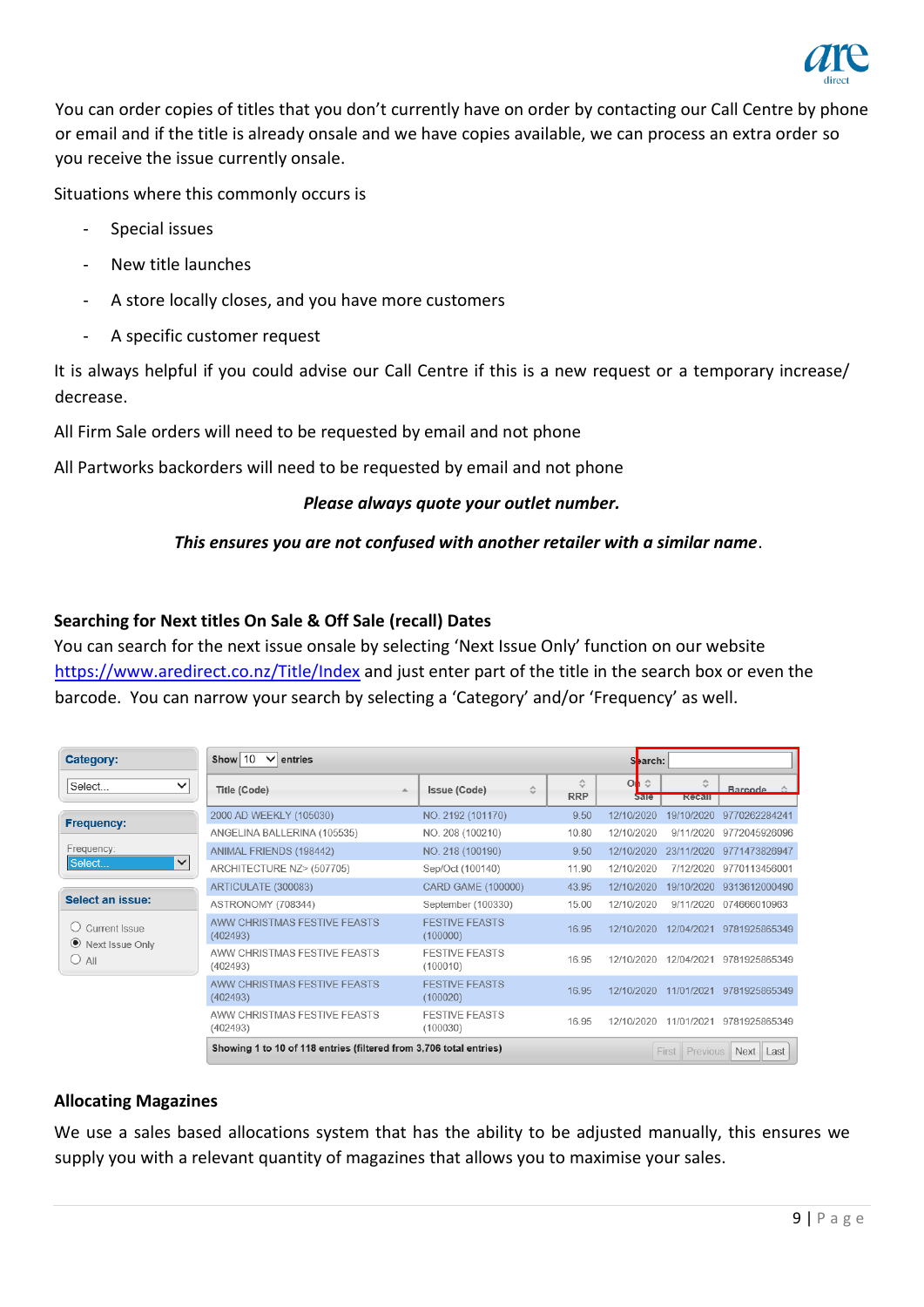

After you have been trading for a period of time, your sales will be automatically analysed (using data supplied from your online returns processing) and this will allow us to adjust future supplies to fit your sales needs. If you have a significant change in your store/stand size or consumer footprint and this is likely to impact your historical sales pattern – we suggest you contact our Call Centre and discuss possible increases or decreases to reset your supply.

When contacting our Call Centre, please outline details of the change needed and include your outlet number, the title name(s) and the ARE Direct title code (if possible).

# <span id="page-9-0"></span>**Offsale/Recall**

The Offsale (recall) date is the day that all unsold copies need to be removed from sale and to help you identify which titles to remove from shelves, we post 'Return' or 'Recall' dates on our invoices, on our Website Title Listing and for all Sale or Return accounts you can use the 'Pick List' provided each week via Your Website Logon and this will assist you when preparing & processing your Online 'Returns/Credit Claims.

All magazines generally have a set onsale period and this is determined by the frequency of the title, for example;

| <b>Frequency</b>  | No Days/Weeks<br>on Sale | Frequency          | No Days/Weeks<br>on Sale |
|-------------------|--------------------------|--------------------|--------------------------|
| <b>Weekly</b>     | $7-11$ days              | <b>Fortnightly</b> | 14-18 days               |
| 3 Weekly          | $21 - 25$ days           | <b>Monthly</b>     | 45 weeks                 |
| <b>Bi Monthly</b> | 8-9 weeks                | Quarterly          | 12-13 weeks              |
| <b>Bi Annual</b>  | $26 - 27$ weeks          | Annual             | 52 weeks                 |
| <b>Special</b>    | <b>12-13 weeks</b>       | One - Shot         | <b>12-13 weeks</b>       |

For regular frequency titles, such as; weekly, fortnightly, 3 weekly, monthly, bi monthly, quarterly, bi annual, annual a new issue is generally sent on or near the date the prior issue is due to be recalled (taken off sale) – thus ensuring the pocket always has an issue on display for your consumers.

# <span id="page-9-1"></span>**Returns**

Magazine Offsale (recall) dates are always on Monday; this is when the 'Pick List' and 'Return Sheet' becomes available online. On this date all magazines listed on the 'Pick List' or 'Return Sheet' should be removed from sale and unsold quantities entered on the 'Return Sheet' for each title.

Returns Sheets should be completed even if you have nothing to return i.e. you have Sold Out. On these occasions, you should place a '0' quantity for the title/issue.

Retailers are responsible for returning mastheads to us as this forms part of our auditing process. And for Health and Safety purposes, please keep all parcels sent to us under 12kg.

#### <span id="page-9-2"></span>**The Returns Process**

There are 2 ways you can gain access to process unsold claims (your 'Standard Return')

- 1. Go to 'Home Page' tab and click on View Outstanding & Submitted Returns, or;
- 2. Go to 'Retailer Tasks' tab, then select Returns & returns again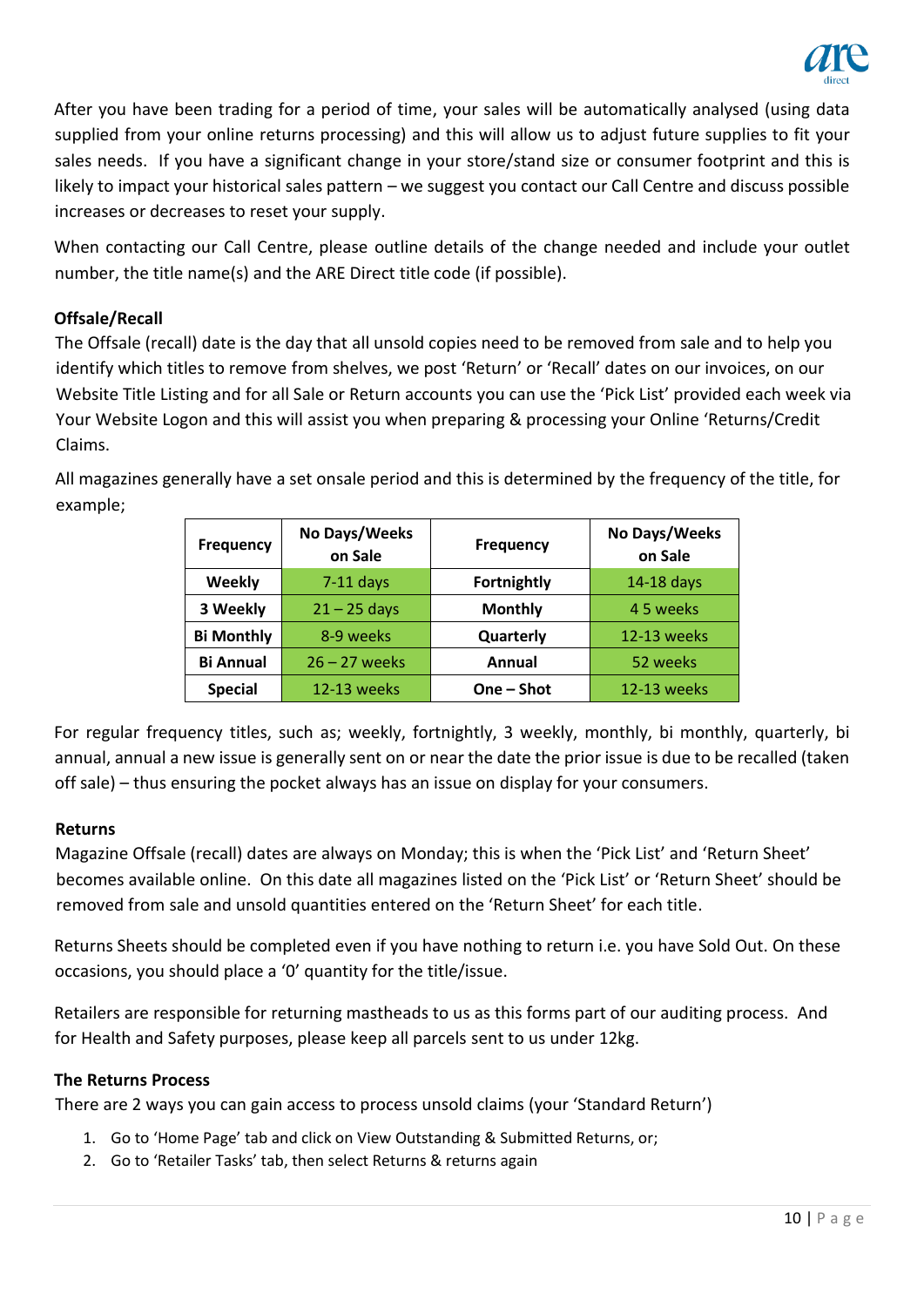

Either one will take you to the 'Outstanding Returns' section, which will display details of Recall dates to be processed.

We recommend your process returns each week as it comes available – as this ensures your returns (and therefore derived sales) are recorded as soon as possible – as your returned quantities are what helps determine your allocated quantities and future supply levels). This section, however, will hold up to 3 recall dates at any given time but please keep in mind that if you opt to leave 3 weeks in arrears, your oldest week will drop off at day 21 (Monday) and the new week will not show until the following day (Tuesday). Please talk to our Call Centre team about how to bring your returns processing up to date and complete using 'Standard Returns' rather than 'Supplementary Returns'.

Example of 3 outstanding returns, viewed on a Monday;

|           | Recall Date   Cut Off Date | Days remaining to complete return |
|-----------|----------------------------|-----------------------------------|
| 21/9/2020 | 12/10/2020                 | 1 day remaining to complete       |
| 28/9/2020 | 19/10/2020                 | 7 days remaining to complete      |
| 5/10/2020 | 26/10/2020                 | 14 days remaining to complete     |

You will note that 12/10/2020 return is not showing on this day as the oldest (21/9/2020) has not yet been processed, 21/9/2020 return will drop off overnight and this will allow 12/10/2020 to appear. So, on the Tuesday you will see the following;

| <b>Recall Date</b> | Cut Off Date | Days remaining to complete return |
|--------------------|--------------|-----------------------------------|
| 28/9/2020          | 19/10/2020   | 6 days remaining to complete      |
| 5/10/2020          | 26/10/2020   | 13 days remaining to complete     |
| 12/10/2020         | 2/11/2020    | 20 days remaining to complete     |

The ideal would be each Monday only 1 return appearing for you to process – as per below example.

|                      | Recall Date   Cut Off Date   Days remaining to complete return |
|----------------------|----------------------------------------------------------------|
| 12/10/2020 2/11/2020 | 21 days remaining to complete                                  |

#### <span id="page-10-0"></span>**Masthead Returns for Auditing purposes**

It is the responsibility of the store to send back a copy of your claim along with the required mastheads as this forms part of our auditing requirements. It is important that this process is followed as it allows us to present accuracy in sales & data for Publishers as well as sets your store up for allocating quantities appropriate to your sales potential.

Here are the ways you can send returns back to us:

- 1. Organise your own courier service
- 2. Or, drop off at ARE Direct warehouse in Auckland
- 3. Or, by Post to: ARE Direct Returns PO BOX 76255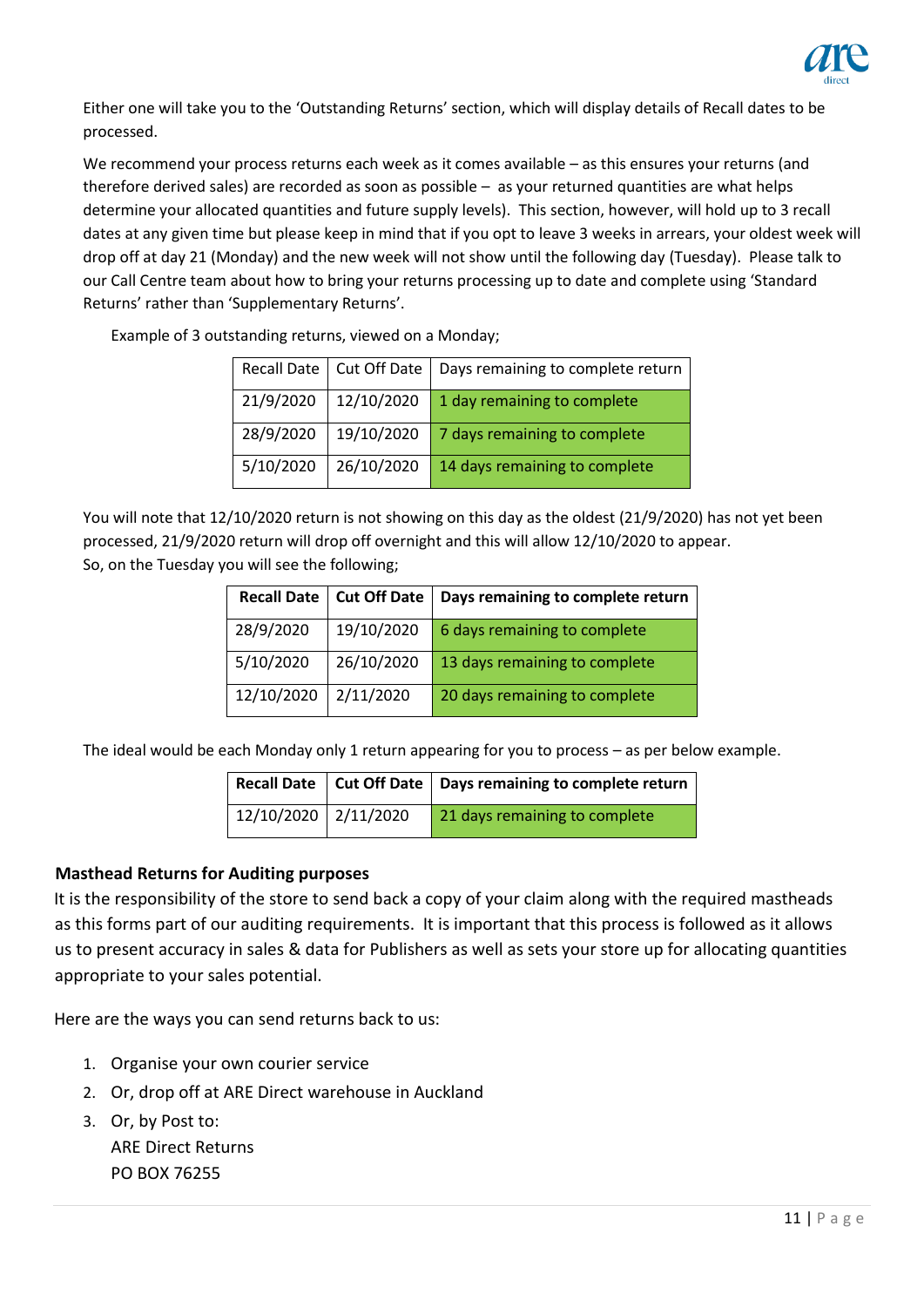

Manukau City Auckland 2241

4. And lastly, by CourierPost using an ARE Direct Return ticket

If you wish to use the ARE Direct Return Ticket and send by CourierPost you will need to follow this process.

**STEP ONE:** Call CourierPost to order a book of tickets on 0800 COURIER (0800 268 743) – then select Option 4, then Option 1.

**STEP TWO:** Order the number of books you require (these are in books of 10 tickets), quoting "ARE Direct Returns tickets" & Code CPTPO.)

Use Account Number: 91025737

**STEP THREE:** Quote your ARE Direct Customer Number. You will not be issued tickets without this.

Please provide your delivery address as the tickets will be couriered to you.

**STEP FOUR:** Place a ticket on your Returns parcel and send to the following address:

ARE Direct Returns, Inwards Goods Entrance 122 Kerrs Road, Wiri, Auckland 2104

**STEP FIVE:** Phone CourierPost (0800 COURIER – 0800 268 743) to arrange collection from your store.

Please Note:

- 1. Only one ticket per parcel up to 5 kg
- 2. You will be charged \$27 + GST per book of tickets on your next ARE Direct statement
- 3. The ticket is to be used only for ARE Direct products
- 4. Each ticket is traced to destination
- 5. This service may be suspended if we identify misuse of the courier account

#### <span id="page-11-0"></span>**Supplementary Returns**

This process can be used when;

- o You have missed claiming some titles/issues on your standard return
- o You deem that you have received excess supply of a publication
- − You can access this process online by going to 'Retailer Tasks' then 'Returns' then go to 'Supplementary Returns' and click on 'Enter Supplementary Return'.
- − This will bring up the below reminder, that suggests you complete your Standard Return first (in case the copies you wish to claim via Supplementary Return are appearing on your Standard Return), but if you are sure they are not – then click 'OK'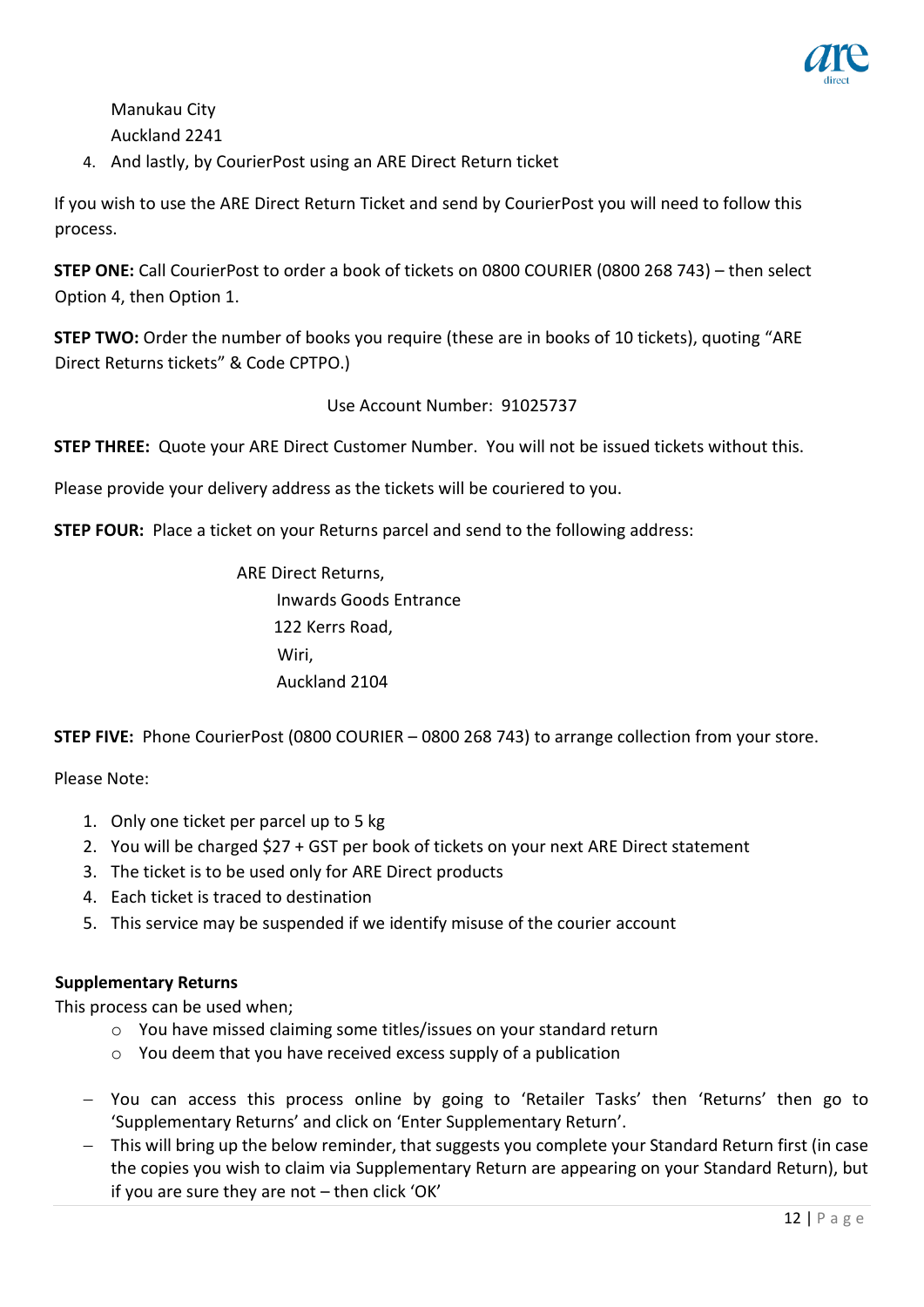

| www.gordongotch.co.nz says                                 |
|------------------------------------------------------------|
| You are about to complete a SUPPLEMENTARY form.            |
| You should have already completed your weekly return form. |
| If unsure, press Cancel otherwise press OK to continue.    |
| $\alpha$<br>Cancel                                         |

− Then you will come to the below screen which allows you to search by scanning the title barcode or by typing in the title description

| Home                  | <b>Retailer Tasks</b>                                                                                                                                                                                                                                                                                                                                                                                                      | <b>About Us</b>      | <b>Our Services</b> | <b>Noticeboard</b> |             | <b>Forms and Guides</b>         | <b>Admin</b>  |                      |                                                         |  |
|-----------------------|----------------------------------------------------------------------------------------------------------------------------------------------------------------------------------------------------------------------------------------------------------------------------------------------------------------------------------------------------------------------------------------------------------------------------|----------------------|---------------------|--------------------|-------------|---------------------------------|---------------|----------------------|---------------------------------------------------------|--|
|                       |                                                                                                                                                                                                                                                                                                                                                                                                                            |                      |                     |                    |             |                                 |               |                      | O: FARRO FRESH Epsom (120145), R: Farro Fresh (1039880) |  |
|                       | <b>Supplementary Return</b>                                                                                                                                                                                                                                                                                                                                                                                                |                      |                     |                    |             |                                 |               |                      |                                                         |  |
|                       | • To start, enter either the bar code for the magazine on the left hand box or enter the title on the right hand box<br>• Enter the quantity you wish to return and click Add, it will then show up on the table below<br>. Click on the title in the table if you want to remove it from the return<br>After you have entered all the returns, click on Confirm Return button and it will take you to a confirmation page |                      |                     |                    |             |                                 |               |                      |                                                         |  |
| <b>Barcode Search</b> |                                                                                                                                                                                                                                                                                                                                                                                                                            |                      |                     |                    |             | <b>Title Description Search</b> |               |                      |                                                         |  |
| Title<br>Desc.        | <b>Issue</b><br>Desc.                                                                                                                                                                                                                                                                                                                                                                                                      | <b>Title</b><br>Code | <b>Issue</b><br>No. | Trade<br>Price     | Inv.<br>Qtv | <b>Credited</b><br>Qtv          | Avail.<br>Qtv | <b>Return</b><br>Qtv |                                                         |  |
|                       | <b>Supplementary Details</b>                                                                                                                                                                                                                                                                                                                                                                                               |                      |                     |                    |             |                                 |               |                      |                                                         |  |
| F                     | Supplementary Date: 19/02/2020<br>Remove Selected Return                                                                                                                                                                                                                                                                                                                                                                   |                      |                     |                    |             |                                 |               |                      | Confirm Return                                          |  |
| <b>Title Desc.</b>    | Issue Desc.                                                                                                                                                                                                                                                                                                                                                                                                                | <b>Title Code</b>    | <b>Issue No.</b>    | <b>Trade Price</b> | Inv. Qtv    | <b>Credited Otv</b>             | Avail, Qtv    | <b>Return Qtv</b>    | <b>Claim Value</b>                                      |  |

- − Each of these searches will return a list of titles & issues relevant to the barcode or title name entered
- − It will include as many issues as your store can still process a claim against. So, it is very important that you check which issue you have to ensure you select the correct one.
	- o An example of how more than one issue displays is shown below, in this instance 2 issues of Cuisine can be claimed (one is still onsale, the other is on recall)

|                                                                                                                                                                                                                                                                                                                                                                                                                          |                            |                                  |                                                         | <b>Home</b>                  | <b>Retailer Tasks</b>                                                      | <b>About Us</b> | <b>Char Services</b> | Noticeboard                                                                                                                                                                                                                                                                                                                               |                            | <b>Forms and Guides</b> | <b>Admin</b>                                                        |                                                         |                |
|--------------------------------------------------------------------------------------------------------------------------------------------------------------------------------------------------------------------------------------------------------------------------------------------------------------------------------------------------------------------------------------------------------------------------|----------------------------|----------------------------------|---------------------------------------------------------|------------------------------|----------------------------------------------------------------------------|-----------------|----------------------|-------------------------------------------------------------------------------------------------------------------------------------------------------------------------------------------------------------------------------------------------------------------------------------------------------------------------------------------|----------------------------|-------------------------|---------------------------------------------------------------------|---------------------------------------------------------|----------------|
| <b>Retailer Taxks</b><br>About the<br><b>Our Services</b><br><b>Home</b>                                                                                                                                                                                                                                                                                                                                                 | Noticeboard                | <b>Forms and Guides</b><br>Admin | O: FARRO FRESH Epson (120145), R: Farro Freeh (1039550) |                              |                                                                            |                 |                      |                                                                                                                                                                                                                                                                                                                                           |                            |                         |                                                                     | O: FARRO FRESH Epson (120145), R: Farro Fresh (1039880) |                |
| <b>Supplementary Return</b>                                                                                                                                                                                                                                                                                                                                                                                              |                            |                                  |                                                         | <b>Supplementary Return</b>  |                                                                            |                 |                      |                                                                                                                                                                                                                                                                                                                                           |                            |                         |                                                                     |                                                         |                |
| . To start, enter either the bar code for the magazine on the left hand box or enter the title on the right hand box.<br>. Enter the quantity you wish to return and click Add, it will then show up on the table below<br>. Click aways use in the table is you will to remove it from the return<br>After you have entered all the returns, click on Confirm Return button and it will take you to a confirmation page |                            |                                  |                                                         | Barcode Search               | . Click on the title in the table if you want to remove it from the return |                 |                      | . To start, enter either the bar code for the magazine on the left hand box or enter the title on the right hand box<br>. Enter the quantity you wish to return and click Add, it will then show up on the table below<br>. After you have entered all the returns, click on Confirm Return button and it will take you to a confirmation |                            | Cuisine                 |                                                                     |                                                         |                |
| 9770113120605                                                                                                                                                                                                                                                                                                                                                                                                            |                            | Title Description Search         |                                                         |                              |                                                                            |                 |                      |                                                                                                                                                                                                                                                                                                                                           |                            | CUISINE> NO. 198        |                                                                     |                                                         |                |
| 9770113120605   CUISINE> NO. 198                                                                                                                                                                                                                                                                                                                                                                                         | lay.                       | Avail.<br>Credited               | Return                                                  | Title<br>Desc.               | <b>Jeene</b><br>Desc.                                                      | Title<br>Code   | <b>Issue</b><br>No.  | Trade<br>Price                                                                                                                                                                                                                                                                                                                            | Inv<br>Qty                 | CUISINE> NO. 199        |                                                                     |                                                         |                |
| \$220113120605   CUISINE> NO. 199                                                                                                                                                                                                                                                                                                                                                                                        | Qty                        | Qty<br>Qty                       | Oty                                                     |                              |                                                                            |                 |                      |                                                                                                                                                                                                                                                                                                                                           |                            |                         |                                                                     |                                                         |                |
| <b>Supplementary Details</b>                                                                                                                                                                                                                                                                                                                                                                                             |                            |                                  |                                                         | <b>Supplementary Details</b> |                                                                            |                 |                      |                                                                                                                                                                                                                                                                                                                                           |                            |                         |                                                                     |                                                         |                |
| Supplementary Date: 19/02/2020                                                                                                                                                                                                                                                                                                                                                                                           |                            |                                  |                                                         |                              | aupprementary trace, newcreased                                            |                 |                      |                                                                                                                                                                                                                                                                                                                                           |                            |                         |                                                                     |                                                         |                |
| Remove Selected Return                                                                                                                                                                                                                                                                                                                                                                                                   |                            |                                  | Confirm Return                                          |                              | Remove Selected Return                                                     |                 |                      |                                                                                                                                                                                                                                                                                                                                           |                            |                         |                                                                     |                                                         | Confirm Return |
| Title Desc. Issue Desc. Title Code Issue No. Trade Price Inv. Qty Credited Qty Avail Qty Return Qty Claim Value                                                                                                                                                                                                                                                                                                          |                            |                                  |                                                         |                              | Title Desc. Issue Desc.                                                    | Title Code      | Issue No.            |                                                                                                                                                                                                                                                                                                                                           |                            |                         | Trade Price Inv. Qty Credited Qty Avail. Qty Return Qty Claim Value |                                                         |                |
|                                                                                                                                                                                                                                                                                                                                                                                                                          | No data available in table |                                  |                                                         |                              |                                                                            |                 |                      |                                                                                                                                                                                                                                                                                                                                           | No data available in table |                         |                                                                     |                                                         |                |
|                                                                                                                                                                                                                                                                                                                                                                                                                          |                            |                                  | \$0.00                                                  |                              |                                                                            |                 |                      |                                                                                                                                                                                                                                                                                                                                           |                            |                         |                                                                     |                                                         | \$0.00         |

− Once you have selected the correct issue, you can then enter the quantity and then click the Add' button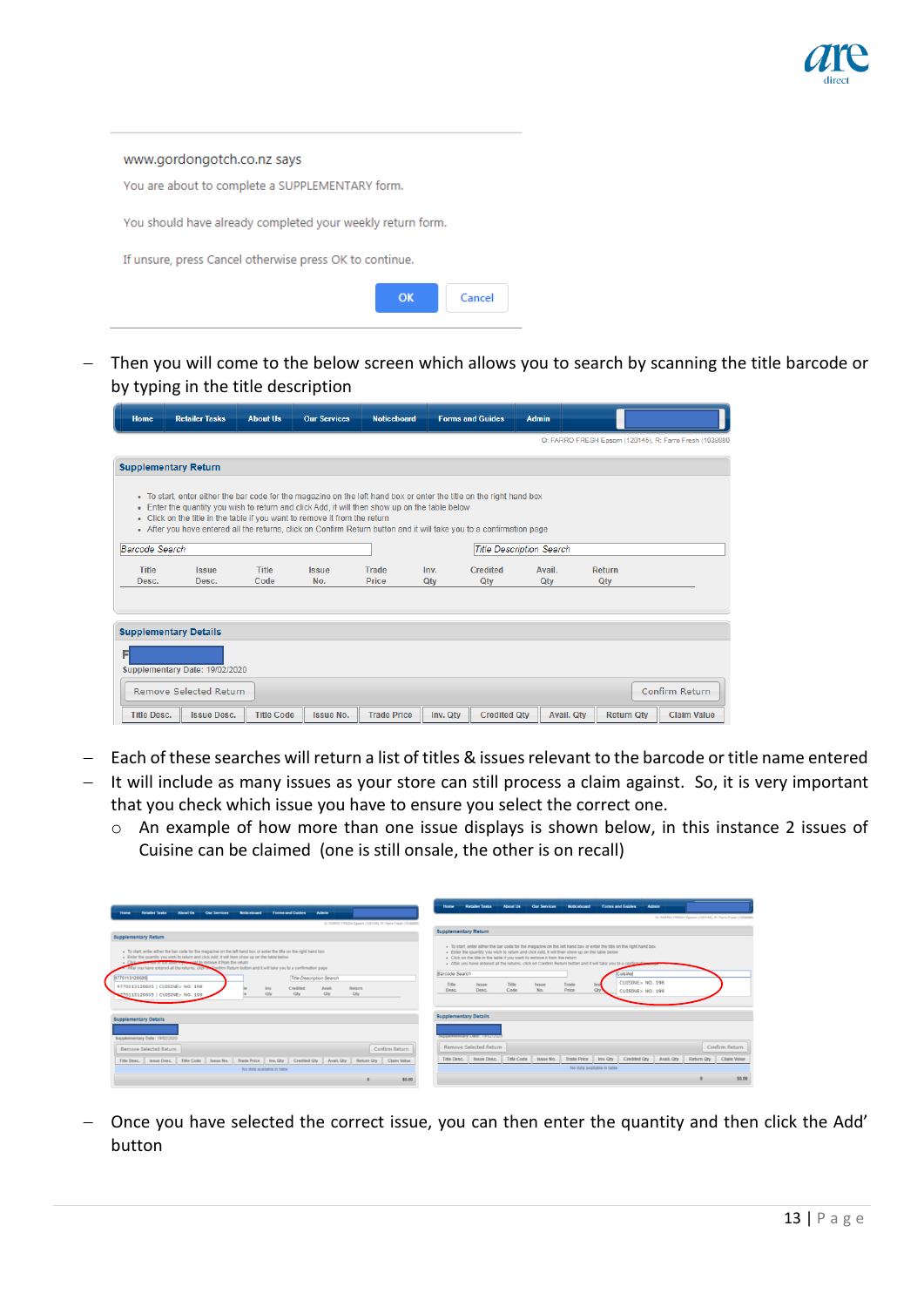

| Home                  | <b>Retailer Tasks</b>                                                                                                                                                                                                                                                                                                                                                                                                      | <b>About Us</b>      | <b>Our Services</b> | <b>Noticeboard</b>         |             | <b>Forms and Guides</b> | <b>Admin</b>  |               |                   |                                                         |
|-----------------------|----------------------------------------------------------------------------------------------------------------------------------------------------------------------------------------------------------------------------------------------------------------------------------------------------------------------------------------------------------------------------------------------------------------------------|----------------------|---------------------|----------------------------|-------------|-------------------------|---------------|---------------|-------------------|---------------------------------------------------------|
|                       |                                                                                                                                                                                                                                                                                                                                                                                                                            |                      |                     |                            |             |                         |               |               |                   | O: FARRO FRESH Mt Eden (188546), R: Farro Fresh (103988 |
|                       | <b>Supplementary Return</b>                                                                                                                                                                                                                                                                                                                                                                                                |                      |                     |                            |             |                         |               |               |                   |                                                         |
|                       | • To start, enter either the bar code for the magazine on the left hand box or enter the title on the right hand box<br>. Enter the quantity you wish to return and click Add, it will then show up on the table below<br>. Click on the title in the table if you want to remove it from the return<br>After you have entered all the returns, click on Confirm Return button and it will take you to a confirmation page |                      |                     |                            |             |                         |               |               |                   |                                                         |
| <b>Barcode Search</b> |                                                                                                                                                                                                                                                                                                                                                                                                                            |                      |                     |                            |             | CUISINE> NO. 199        |               |               |                   |                                                         |
| <b>Title</b><br>Desc. | <b>Issue</b><br>Desc.                                                                                                                                                                                                                                                                                                                                                                                                      | <b>Title</b><br>Code | <b>Issue</b><br>No. | <b>Trade</b><br>Price      | Inv.<br>Qtv | Credited<br><b>Qtv</b>  | Avail.<br>Qtv | Return<br>Qty |                   |                                                         |
| CUISINE>              | NO. 199                                                                                                                                                                                                                                                                                                                                                                                                                    | 507945               | 100110              | 7.5000                     | 30          | $-12$                   | 18            |               |                   | Add                                                     |
|                       | <b>Supplementary Details</b>                                                                                                                                                                                                                                                                                                                                                                                               |                      |                     |                            |             |                         |               |               |                   |                                                         |
|                       | Supplementary Date: 19/02/2020                                                                                                                                                                                                                                                                                                                                                                                             |                      |                     |                            |             |                         |               |               |                   |                                                         |
|                       | <b>Remove Selected Return</b>                                                                                                                                                                                                                                                                                                                                                                                              |                      |                     |                            |             |                         |               |               |                   | Confirm Return                                          |
| <b>Title Desc.</b>    | <b>Issue Desc.</b>                                                                                                                                                                                                                                                                                                                                                                                                         | <b>Title Code</b>    | <b>Issue No.</b>    | <b>Trade Price</b>         | Inv. Qtv    | <b>Credited Qtv</b>     | Avail, Qtv    |               | <b>Return Qtv</b> | <b>Claim Value</b>                                      |
|                       |                                                                                                                                                                                                                                                                                                                                                                                                                            |                      |                     | No data available in table |             |                         |               |               |                   |                                                         |

− Once you click on 'Add', your claim will move to the 'Supplementary Details' portion of the screen which allows you to review, change and then once happy you must confirm and submit returns

| Home                  | <b>Retailer Tasks</b>                                                                                                                                                        | <b>About Us</b>             | <b>Our Services</b> | <b>Noticeboard</b>           |             | <b>Forms and Guides</b> | <b>Admin</b>  |                                                        |                    |
|-----------------------|------------------------------------------------------------------------------------------------------------------------------------------------------------------------------|-----------------------------|---------------------|------------------------------|-------------|-------------------------|---------------|--------------------------------------------------------|--------------------|
|                       |                                                                                                                                                                              |                             |                     |                              |             |                         |               | O: FARRO FRESH Epsom (120145), R: Farro Fresh (1039880 |                    |
|                       | <b>Supplementary Return</b>                                                                                                                                                  |                             |                     |                              |             |                         |               |                                                        |                    |
|                       | • To start, enter either the bar code for the magazine on the left hand box or enter the title on the right hand box                                                         |                             |                     |                              |             |                         |               |                                                        |                    |
|                       | • Enter the quantity you wish to return and click Add, it will then show up on the table below<br>- Click on the title in the table if you want to remove it from the return |                             |                     |                              |             |                         |               |                                                        |                    |
|                       | . After you have entered all the returns, click on Confirm Return button and it will take you to a confirmation page                                                         |                             |                     |                              |             |                         |               |                                                        |                    |
| <b>Barcode Search</b> |                                                                                                                                                                              |                             |                     |                              |             | CUISINE> NO. 198        |               |                                                        |                    |
| <b>Title</b><br>Desc. | <b>Issue</b><br>Desc.                                                                                                                                                        | <b>Title</b><br>Code        | <b>Issue</b><br>No. | <b>Trade</b><br><b>Price</b> | Inv.<br>Qty | <b>Credited</b><br>Qty  | Avail.<br>Qty | <b>Return</b><br>Qty                                   |                    |
|                       |                                                                                                                                                                              |                             |                     |                              |             |                         |               |                                                        |                    |
|                       |                                                                                                                                                                              |                             |                     |                              |             |                         |               |                                                        |                    |
|                       | <b>Supplementary Details</b>                                                                                                                                                 |                             |                     |                              |             |                         |               |                                                        |                    |
|                       |                                                                                                                                                                              |                             |                     |                              |             |                         |               |                                                        |                    |
|                       | Supplementary Date: 19/02/2020                                                                                                                                               |                             |                     |                              |             |                         |               |                                                        |                    |
|                       | <b>Remove Selected Return</b>                                                                                                                                                |                             |                     |                              |             |                         |               |                                                        | Confirm Return     |
| <b>Title Desc.</b>    | <b>Issue Desc.</b>                                                                                                                                                           | Title C<br><b>THE GUILE</b> | <b>ISSUE NO.</b>    | <b>Trade Price</b>           | Inv. Qty    | <b>Credited Qty</b>     | Avail. Qty    | <b>Return Otv</b>                                      | <b>Claim Value</b> |
| <b>CUISINE&gt;</b>    | <b>NO. 198</b>                                                                                                                                                               | 507945                      | 100100              | 7.5000                       | 47          | $-21$                   | 26            |                                                        | \$7.50             |
|                       |                                                                                                                                                                              |                             |                     |                              |             |                         |               |                                                        |                    |

- − Once confirmed, this will submit to us for credit processing and a corresponding credit note will be posted on your logon under 'Retailer Tasks' and 'Invoices/Credits/Statements'. Here you will be able to see all transactions for your store
- − You are required to rip front covers of unsold magazines and send these to us for auditing purposes with your accompanying printed returns claim to ARE Direct
- − The rest of the magazines need to be securely destroyed as per agreed guidelines
- − ARE Direct reserves the right to reverse credit claims due to failure of returns audits. That is, your full or part returns claims can be rejected if your mastheads returned is less than what you have claimed for
- − On-line returns close 21 days from recall date so please ensure you process as promptly as possible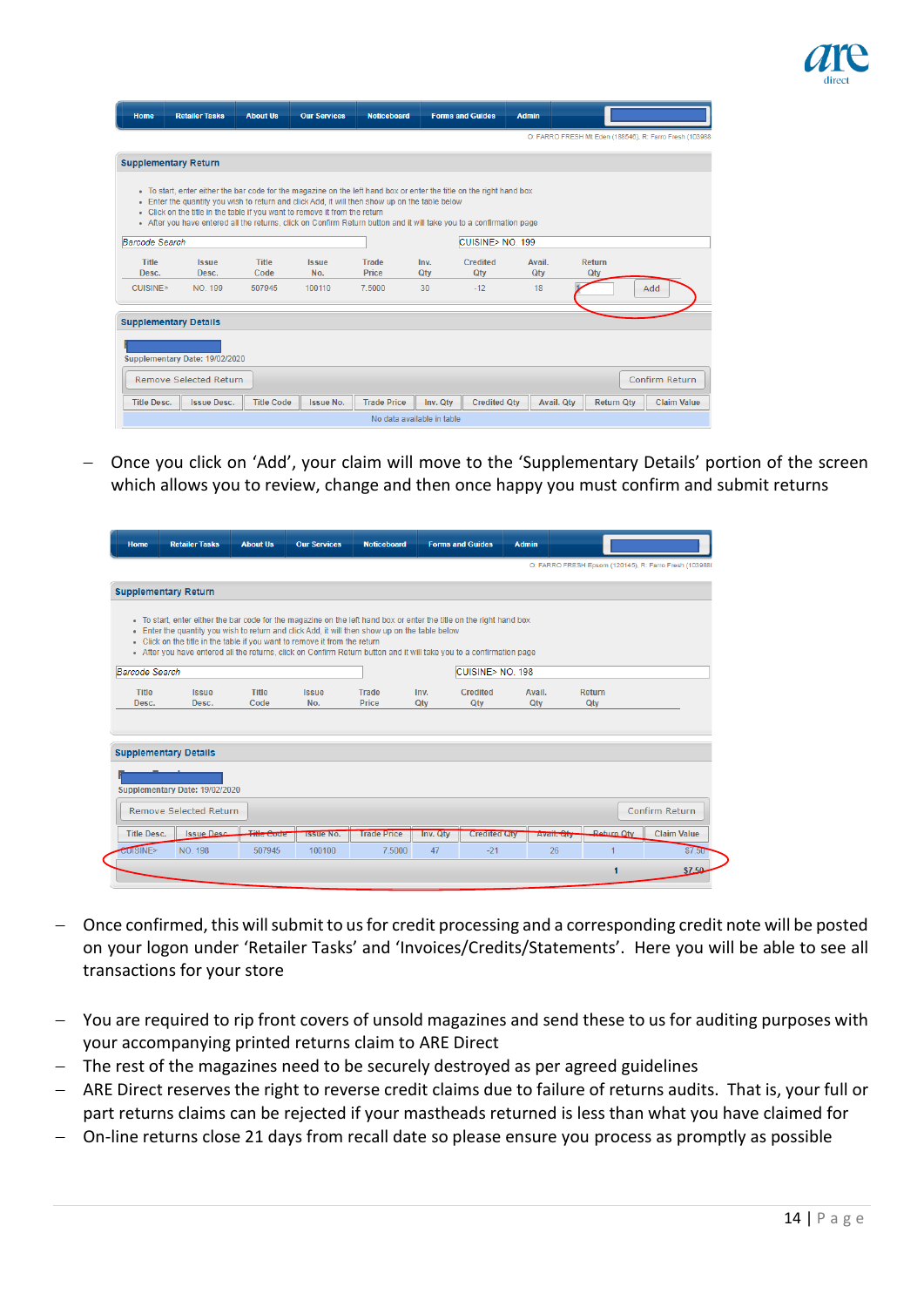

# <span id="page-14-0"></span>**Administration & Cartage Fee**

Due to increasing distribution costs, we have an Administration & Cartage Fee that is charged for small wholesale value customers. Each quarter your sales are reviewed and if your store does not reach the required threshold of sales value you will be sent a letter advising this and you will be charged the Admin & Cartage Fee, which will appear on your statement.

#### <span id="page-14-1"></span>**How could this affect you?**

If your monthly wholesale value does not reach the threshold of \$650 (excl GST) we will charge \$9.50 + GST per delivery week – this charge recovers some of the costs for distribution to your store (below is an example of how the charges work).

- − If you received 1 delivery a month from us the admin & cartage fee would be \$9.50
- − Or similarly, if you received 2 deliveries in the same week the admin & cartage fee would be \$9.50 for that week
- − Or, if you received 2 deliveries in a month on separate weeks, the admin & cartage fee would be \$9.50 for each week

If your magazine wholesale value is above the threshold of \$650 (excl GST) per month, then no charge.

## <span id="page-14-2"></span>**Ways you can overcome the Admin & Cartage Fee:**

"Extend your title range with some exciting new titles from within the ARE Direct Magazine portfolio"

Work with us to increase your wholesale order value by ordering some of the new & exciting titles from the ARE Direct range. Additional sales helps increase your monthly wholesale value.

#### <span id="page-14-3"></span>**Credit Notes**

Copies of these are included with your monthly statement but at any time a copy can be accessed online. Credits for returns or shortages can take up to 48 hours to appear.

#### <span id="page-14-4"></span>**Statements**

ARE Direct Statements are available online from approx. 10<sup>th</sup> of each month. You will receive an email copy of your account. The statement is a record of all transactions (debit and credit) that have taken place for your account for the month. Check each entry on your statement with your invoices and credit notes. It is important that you keep all your invoices and credit notes together with your statement for GST records.

#### <span id="page-14-5"></span>**Paying your ARE Direct Account**

When paying your account, which is due by the 20th of the month following the date on the statement, please include the remittance advice details with your payment.

Should you have any queries, please contact the Contact Centre 09 979 3018, or email the Accounts Team a[t ADNZaccountsreceivable@aredirect.co.nz](mailto:ADNZaccountsreceivable@aredirect.co.nz)

If you pay an amount which is different to the statement total, contact the Accounts Team to advise the reason why.

<span id="page-14-6"></span>*Dos* 

 $\sqrt{ }$  Please send your payment to PO Box 76255, Manukau City, 2241.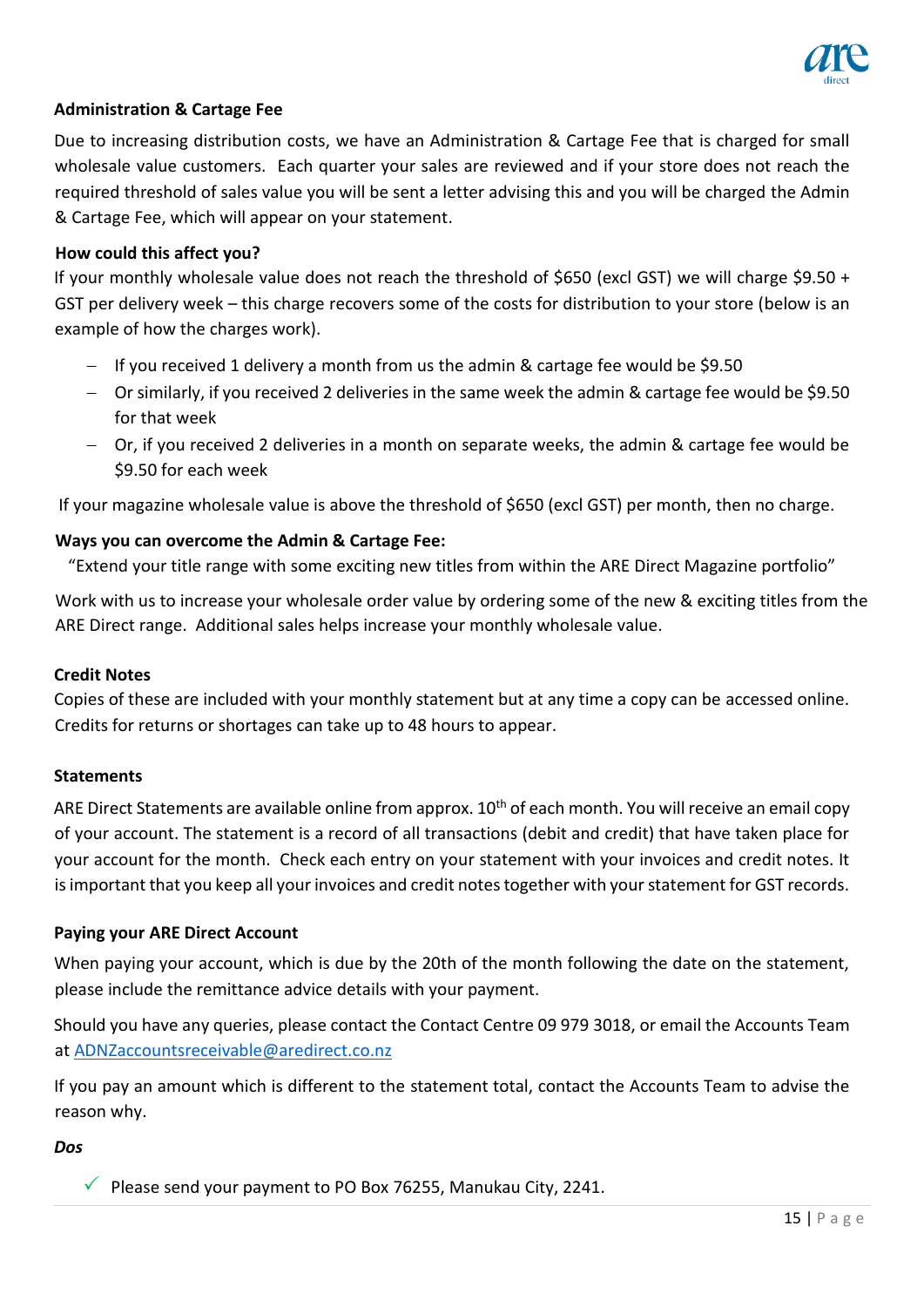

For your convenience we are able to accept payments by direct credit – details appear on the statement.

## <span id="page-15-0"></span>*Don'ts*

- $\boldsymbol{\times}$  Please do not send payment with your returns as it could go missing or slow down the crediting process.
- **X** Please do not send cash.

#### <span id="page-15-1"></span>**Posting to ARE Direct**

Account Payments

ARE Direct P O Box 76255 Manukau City Auckland 2241 Returns Auditing

Two options, via PO Box or physical address – details below

ARE Direct Returns P O Box 76255 Manukau City Auckland 2241

Or

ARE Direct Returns Inwards Goods Entrance 122 Kerrs Road **Wiri** Manukau 2104

#### <span id="page-15-2"></span>**Emailing to ARE Direct**

Accounts Receivable at [ADNZaccountsreceivable@aredirect.co.nz](mailto:ADNZaccountsreceivable@aredirect.co.nz) for;

- − Payments queries
- − Change of store address
- − Opening an account
- − Closing an account
- − Change of ownership
- − Stopping deliveries for a period set period of time (such as store refurbishment)

The Call Centre a[t thecallcentre@aredirect.co.nz](mailto:thecallcentre@aredirect.co.nz) for

− Allocation changes